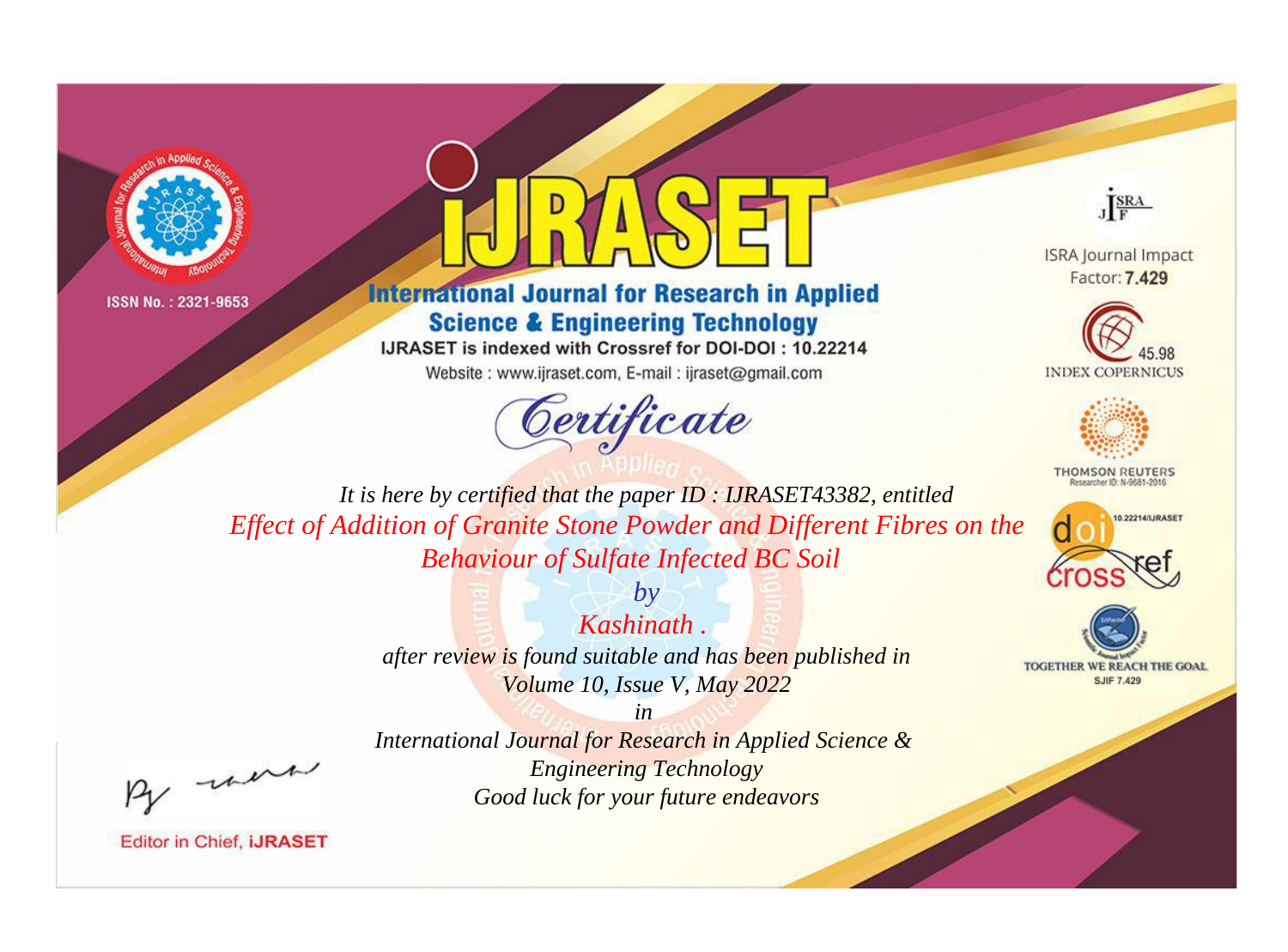

ISSN No.: 2321-9653



**International Journal for Research in Applied Science & Engineering Technology** 

IJRASET is indexed with Crossref for DOI-DOI: 10.22214

Website: www.ijraset.com, E-mail: ijraset@gmail.com





**ISRA Journal Impact** Factor: 7.429





**THOMSON REUTERS** 



TOGETHER WE REACH THE GOAL **SJIF 7.429** 

*It is here by certified that the paper ID : IJRASET43382, entitled Effect of Addition of Granite Stone Powder and Different Fibres on the Behaviour of Sulfate Infected BC Soil*

> *by Dr. S. Krishnaiah after review is found suitable and has been published in Volume 10, Issue V, May 2022*

, were

*International Journal for Research in Applied Science & Engineering Technology Good luck for your future endeavors*

*in* 

**Editor in Chief, IJRASET**